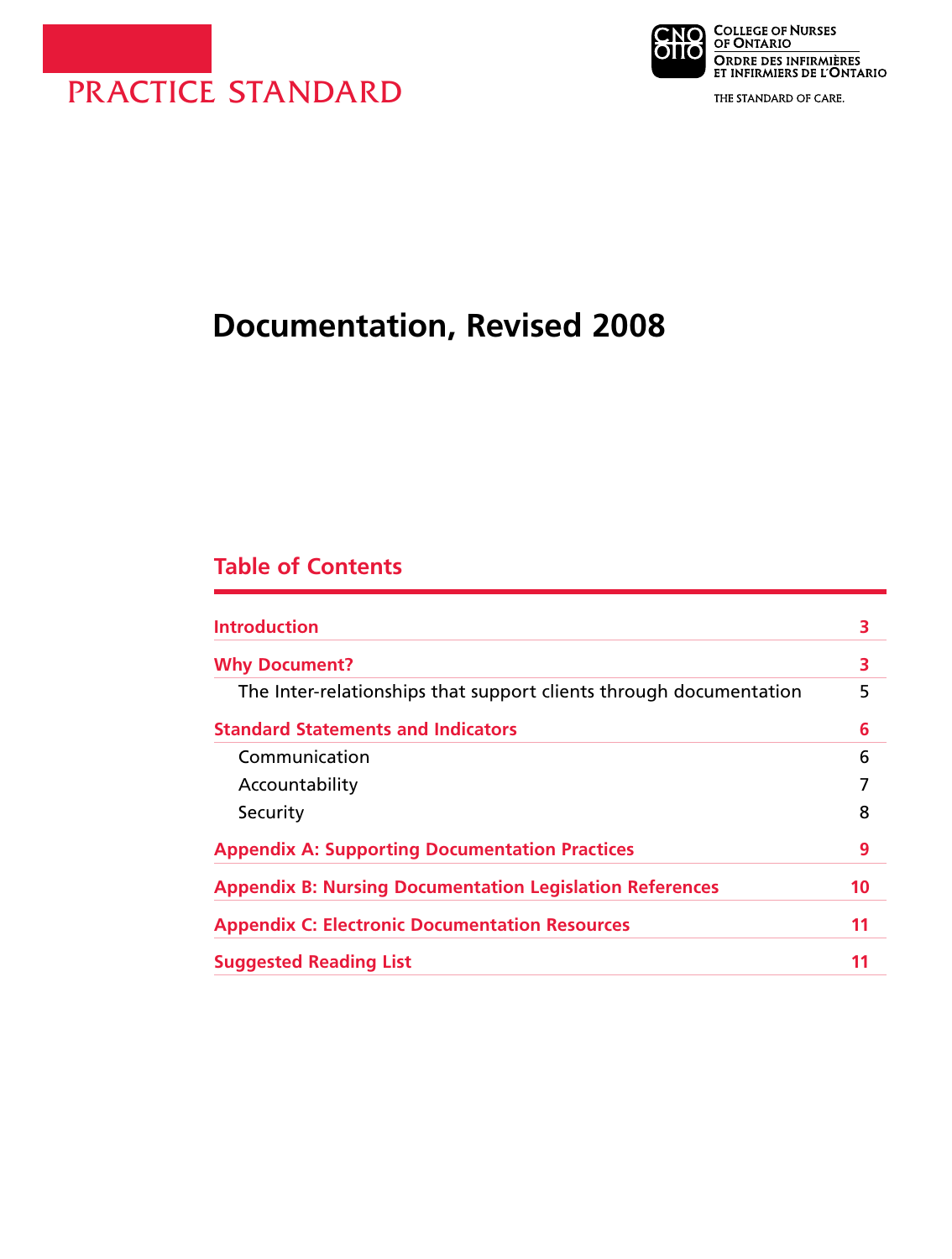

THE STANDARD OF CARE.

#### **VISION** Leading in regulatory excellence

#### **MISSION** Regulating nursing in the public interest

*Documentation, Revised 2008* Pub. No. 41001

ISBN 978-1-77116-066-7

Copyright © College of Nurses of Ontario, 2019.

Commercial or for-profit redistribution of this document in part or in whole is prohibited except with the written consent of CNO. This document may be reproduced in part or in whole for personal or educational use without permission, provided that:

• Due diligence is exercised in ensuring the accuracy of the materials reproduced;

• CNO is identified as the source; and

• The reproduction is not represented as an official version of the materials reproduced, nor as having been made in affiliation with, or with the endorsement of, CNO.

First published April 1996 as *Nursing Documentation Standards* (ISBN 1-894557-31-X) Reprinted January 2000, October 2000, Revised June 2002 (ISBN 1-894557-33-6), Reprinted December 2002, Revised for Web June 2003, Reprinted January 2000, December 2005, May 2008 (ISBN 1-894557-40-9). Revised in December 2008 as *Documentation, Revised 2008*. Reprinted June 2009 (ISBN 1-897308-56-6). Updated February 2017. Updated April 2019 for references to *Child, Youth and Family Services Act, 2017.*

Additional copies of this booklet may be obtained by contacting CNO's Customer Service Centre at 416 928-0900 or toll-free in Canada at 1 800 387-5526.

College of Nurses of Ontario 101 Davenport Rd. Toronto, ON M5R 3P1

[www.cno.org](http://www.cno.org)

Ce fascicule existe en français sous le titre : *Tenue de dossiers, édition révisée de 2008*, n° 51001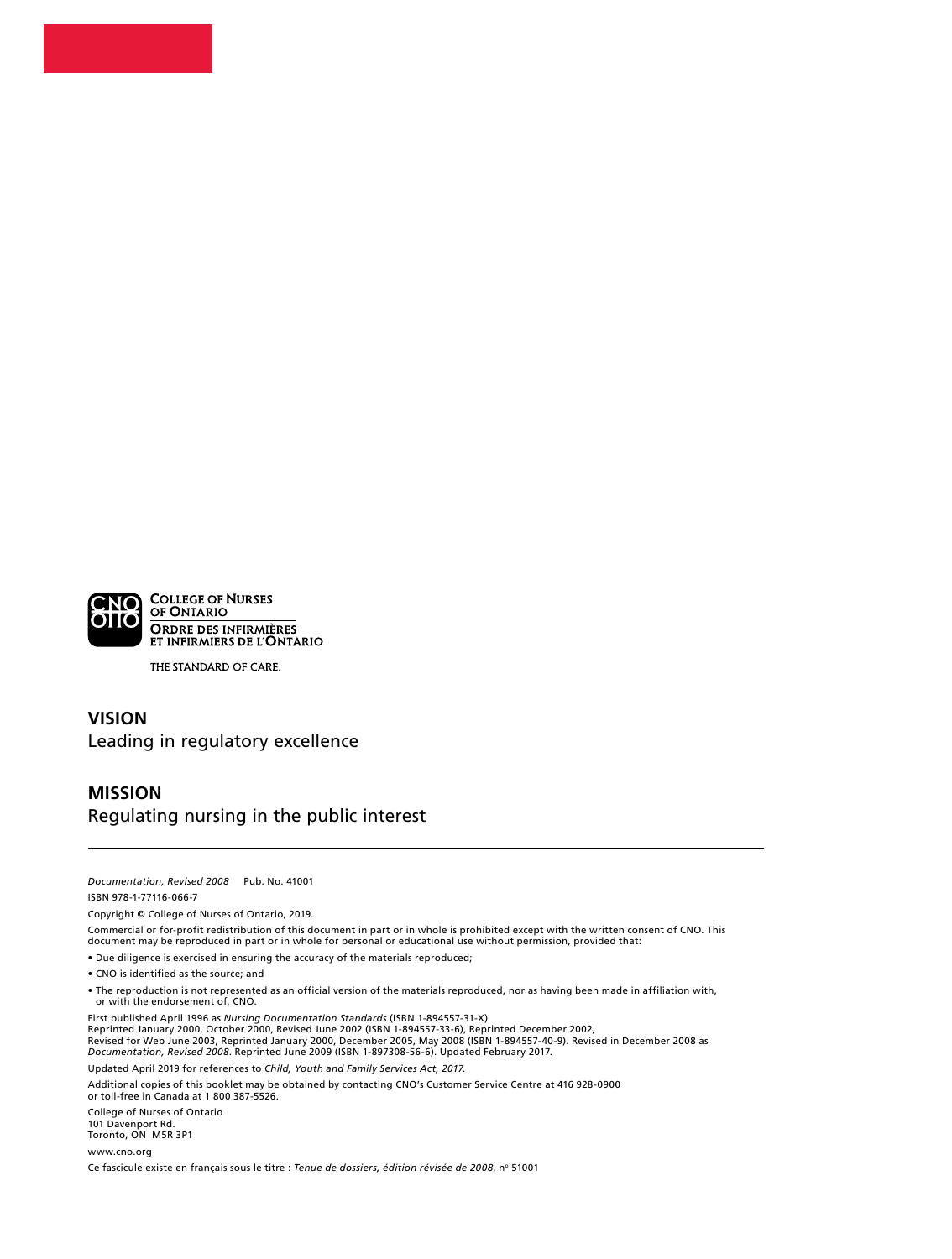<span id="page-2-0"></span>*Nursing standards are expectations that contribute to public protection. They inform nurses of their accountabilities and the public of what to expect of nurses. Standards apply to all nurses regardless of their roles, job description or areas of practice. — College of Nurses of Ontario* 

## **Introduction**

Nursing documentation is an important component of nursing practice and the interprofessional documentation that occurs within the client<sup>1</sup> health record. Documentation —whether paper, electronic, audio or visual-is used to monitor a client's progress and communicate with other care providers. It also reflects the nursing care that is provided to a client.

This practice standard explains the regulatory and legislative requirements for nursing documentation. To help nurses<sup>2</sup> understand and apply the standards to their individual practice, the content is divided into three standard statements that describe broad practice principles. Each statement is followed by corresponding indicators that outline a nurse's accountability when documenting and provide guidance on applying the standard statements to a particular practice environment.

 for nursing professionals — including nurses, researchers, educators and nurse employers — to To further support nurses in applying the standards, the document also includes appendices containing important supplementary information and a list of suggested readings. Appendix A provides strategies support quality documentation practices in their work settings. Appendix B includes a sampling of provincial and federal legislation governing nursing

documentation, and Appendix C references general resources on electronic documentation.

## **Why Document?**

Nursing documentation:

- reflects the client's perspective, identifies the caregiver and promotes continuity of care by allowing other partners in care to access the information;
- communicates to all health care providers the plan of care,<sup>3</sup> the assessment, the interventions necessary based on the client's history and the effectiveness of those interventions;
- is an integral component of interprofessional documentation within the client record;
- ■ demonstrates the nurse's commitment to providing safe, effective and ethical care by showing accountability for professional practice and the care the client receives, and transferring knowledge about the client's health history; and
- demonstrates that the nurse has applied within the therapeutic nurse-client relationship<sup>4</sup> the nursing knowledge, skill and judgment required by professional standards regulations.

Whether documenting for individual clients, or for groups or communities, the documentation should provide a clear picture of:

- the needs or goals of the client or group;
- the nurse's actions based on the needs assessment; and
- the outcomes and evaluation of those actions.

Data from documentation has many purposes:

- It can be used to evaluate professional practice as part of quality improvement processes.
- It can be used to determine the care and services a

 $<sup>1</sup>$  In this document, a client may be an individual, family, group or community.</sup>

<sup>&</sup>lt;sup>2</sup> In this document, nurse refers to Registered Practical Nurse (RPN), Registered Nurse (RN) and Nurse Practitioner (NP).

 $3$  In this document, the term plan of care may refer to treatment plan, care plan, care map, service plan, case management, mental health assessment plan, resident assessment forms, or other terms organizations use.

<sup>4</sup>  For more information, refer to the College's *Therapeutic Nurse-Client Relationship, Revised 2006* practice standard at **[www.cno.org/publications](http://www.cno.org/publications)**.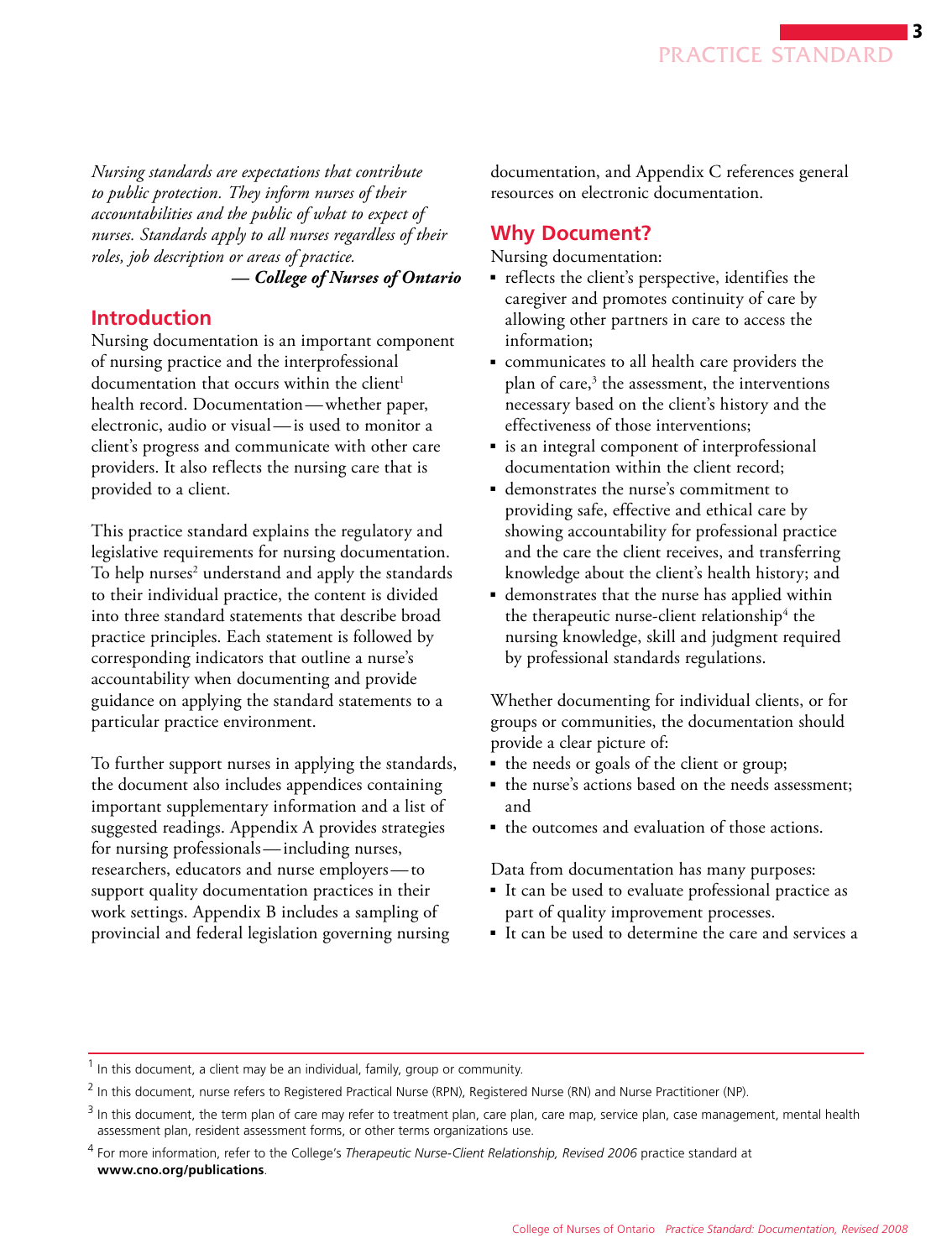

client required or that were provided.

- Nurses can review outcome information to reflect on their practice and identify knowledge gaps that can form the basis of learning plans.
- In nursing research, documentation is used to assess nursing interventions and evaluate client outcomes, identify care and documentation issues and advance evidence-based practice.

Nurses are required to make and keep records of their professional practice. As regulated health care professionals, nurses are accountable for ensuring that their documentation is accurate and meets the College's practice standards. Failing to keep records as required, falsifying a record, signing or issuing a document that the member knows includes a false or misleading statement, and giving information about a client without consent, all constitute professional misconduct under the *Nursing Act, 1991*. Nursing documentation may be accessed in College investigations and other legal proceedings.

The diagram on page 5 illustrates the interrelationships supporting nurses in the provision of safe, effective and ethical care.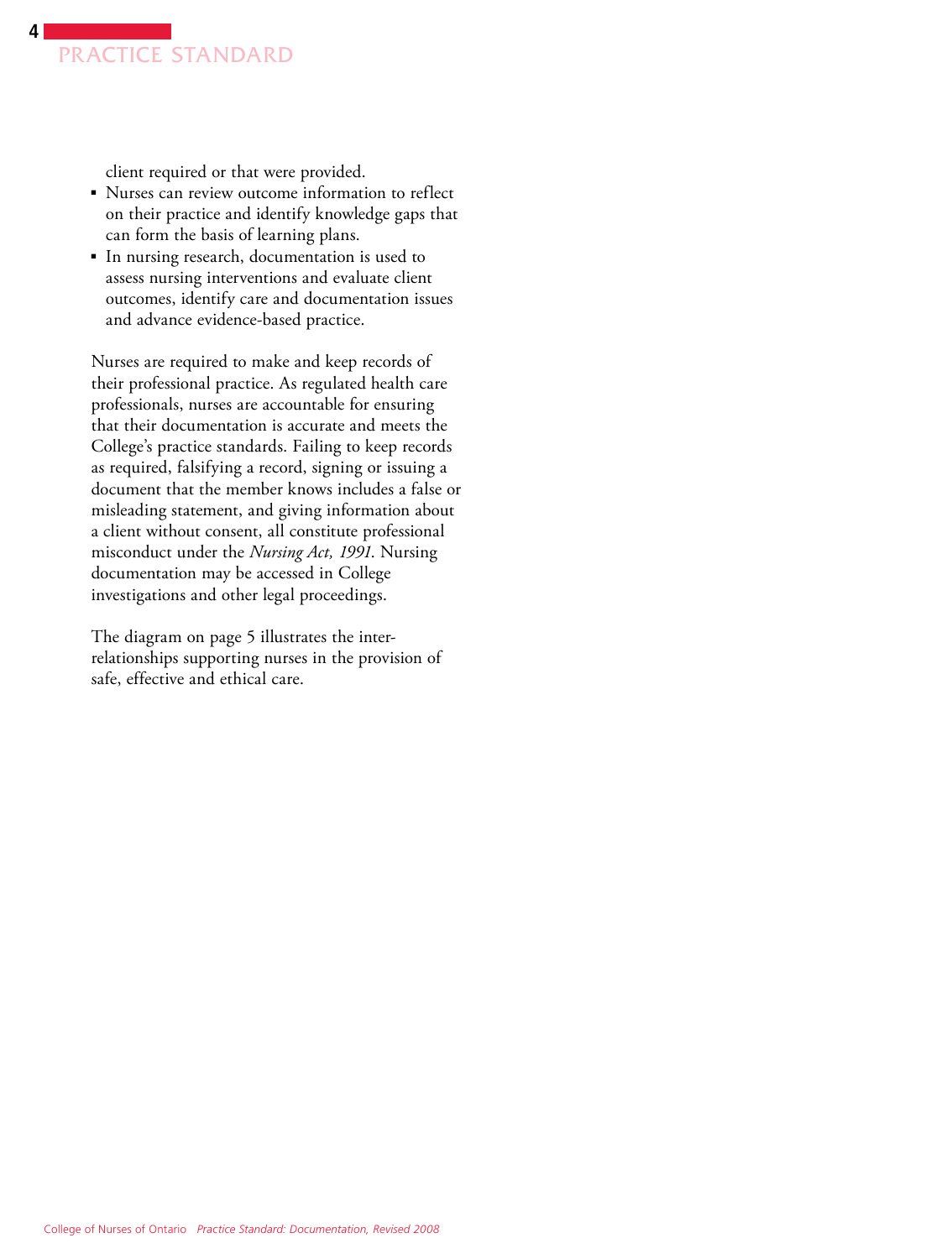

## <span id="page-4-0"></span>**The Inter-relationships that support clients through documentation**

This diagram illustrates how the nursing profession, the organizational environment and the selfregulatory framework within which nurses practise work together to support the client to obtain and/or maintain optimal functioning.

- The College's fact sheets, practice standards and guidelines support nurses in the provision of safe, ethical and effective care.
- Nursing organizations support nurses with policies, procedures and decision support tools.
- As self-regulated professionals, they are accountable to the practice standards that the College sets.

#### **Organization supports:**

- Policies and procedures manuals
- Decision support tools
- Environmental and human resource supports

#### **Nurses document:**

- Assessment
- Planning
- Implementation
- Evaluation

### **College of Nurses of Ontario supports:**

- Practice standards
- Practice guidelines
- Fact sheets

## **Client communicates:**

- Needs
- Goals
- Perspective
- Choice and preference

## **Results of above inter-relationships**

Complete documentation that demonstrates:

- Communication
- Accountability
- Legislative requirements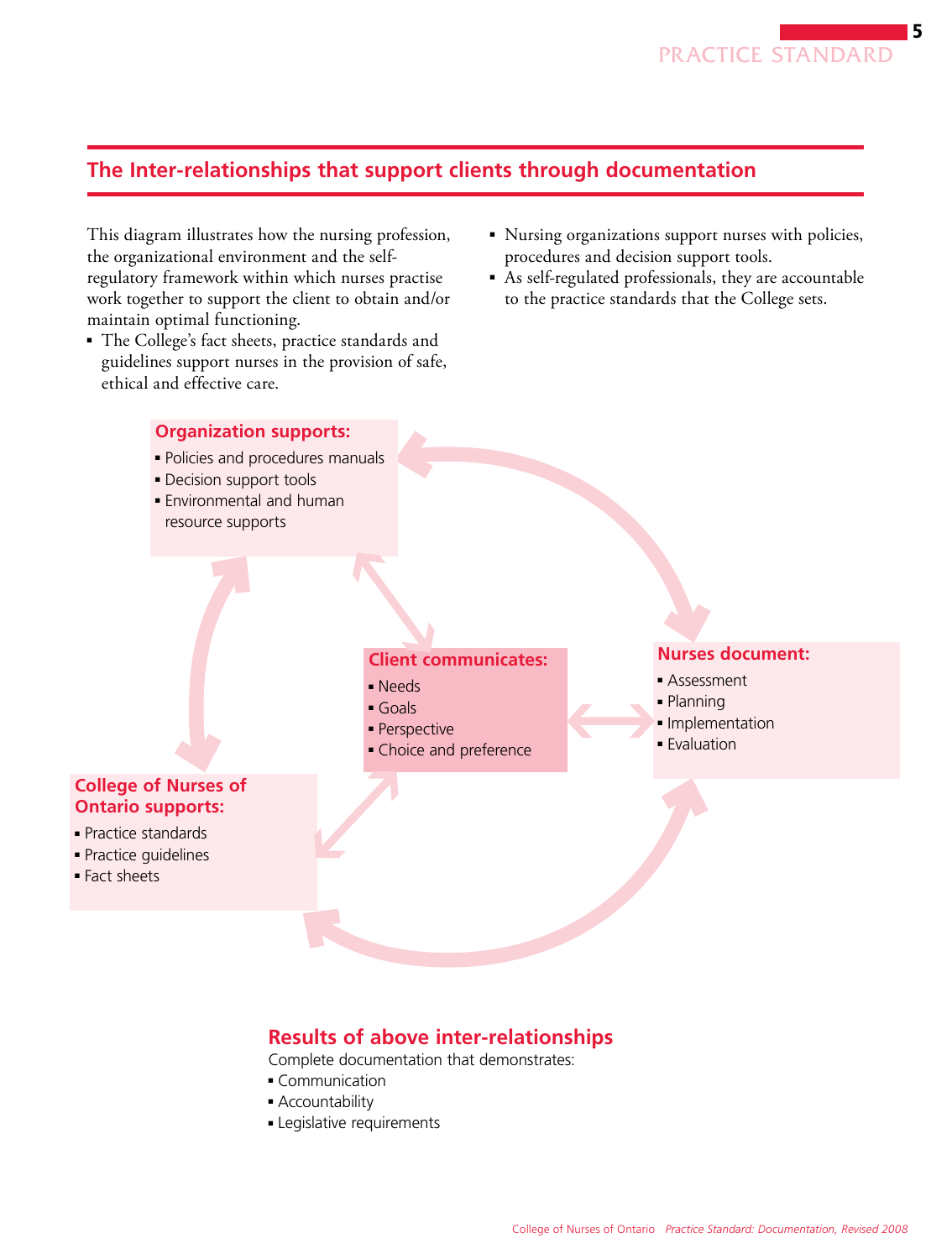## <span id="page-5-0"></span>**Standard Statements and Indicators**

*Documentation, Revised 2008* includes three standard statements and corresponding indicators that describe a nurse's accountabilities when documenting.

- The standard statements describe broad principles that guide nursing practice.
- The indicators can help nurses apply the standard statements to their particular practice environment.

#### **Communication**

*Nurses ensure that documentation presents an accurate, clear and comprehensive picture of the client's needs, the nurse's interventions and the client's outcomes.* 

## **Indicators**

A nurse meets the standard by:

- a) ensuring that documentation is a complete record of nursing care provided and reflects all aspects of the nursing process, including assessment, planning, intervention (independent and collaborative) and evaluation;
- b) documenting both objective and subjective<sup>5</sup> data;
- c) ensuring that the plan of care is clear, current, relevant and individualized to meet the client's needs and wishes;
- d) minimizing duplication of information in the health record;
- e) documenting significant communication with family members/significant others,<sup>6</sup> substitute decision-makers and other care providers;
- f) ensuring that relevant client care information kept in temporary hard copy documents (such as kardex, shift reports or communication books) is captured in the permanent health record. For example, if the electronic system is unavailable, the nurse must ensure that information captured in temporary documents is entered in the electronic system when it becomes available again;
- g) providing a full signature or initials, and professional designation (RPN, RPN[Temp], RN, RN[Temp] or NP) with all documentation;
- h) providing full signature, initials and designation on a master list when initialling documentation;
- i) ensuring that hand-written documentation is legible and completed in permanent ink;
- j) using abbreviations and symbols appropriately by ensuring that each has a distinct interpretation and appears in a list with full explanations approved by the organization or practice setting;
- k) documenting advice, care or services provided to an individual within a group, groups, communities or populations (for example, group education sessions);
- l) documenting the nursing care provided when using information and telecommunication technologies<sup>7</sup> (for example, providing telephone advice);
- m) documenting informed consent<sup>8</sup> when the nurse initiates<sup>9</sup> a treatment or intervention authorized in legislation; and
- n) advocating for clear documentation policies and procedures that are consistent with the College's practice standards.

 $^5$  Documentation should reflect a nurse's observations and should not include unfounded conclusions, value judgments or labelling.

<sup>&</sup>lt;sup>6</sup> Significant other may include, but is not limited to, the person the client identifies as being the most important in his or her life. Examples include spouse, partner, parent, child, sibling or friend.

<sup>7</sup>  For more information, refer to the College's *Telepractice* practice guideline at **[www.cno.org/publications](http://www.cno.org/publications)**.

<sup>8</sup> For more information, refer to the College's *Consent* practice guideline at **[www.cno.org/publications](http://www.cno.org/publications)**.

<sup>9</sup>  For more information, refer to the College's *RHPA: Scope of Practice, Controlled Acts Model* reference document at **[www.cno.org/publications](http://www.cno.org/publications)**.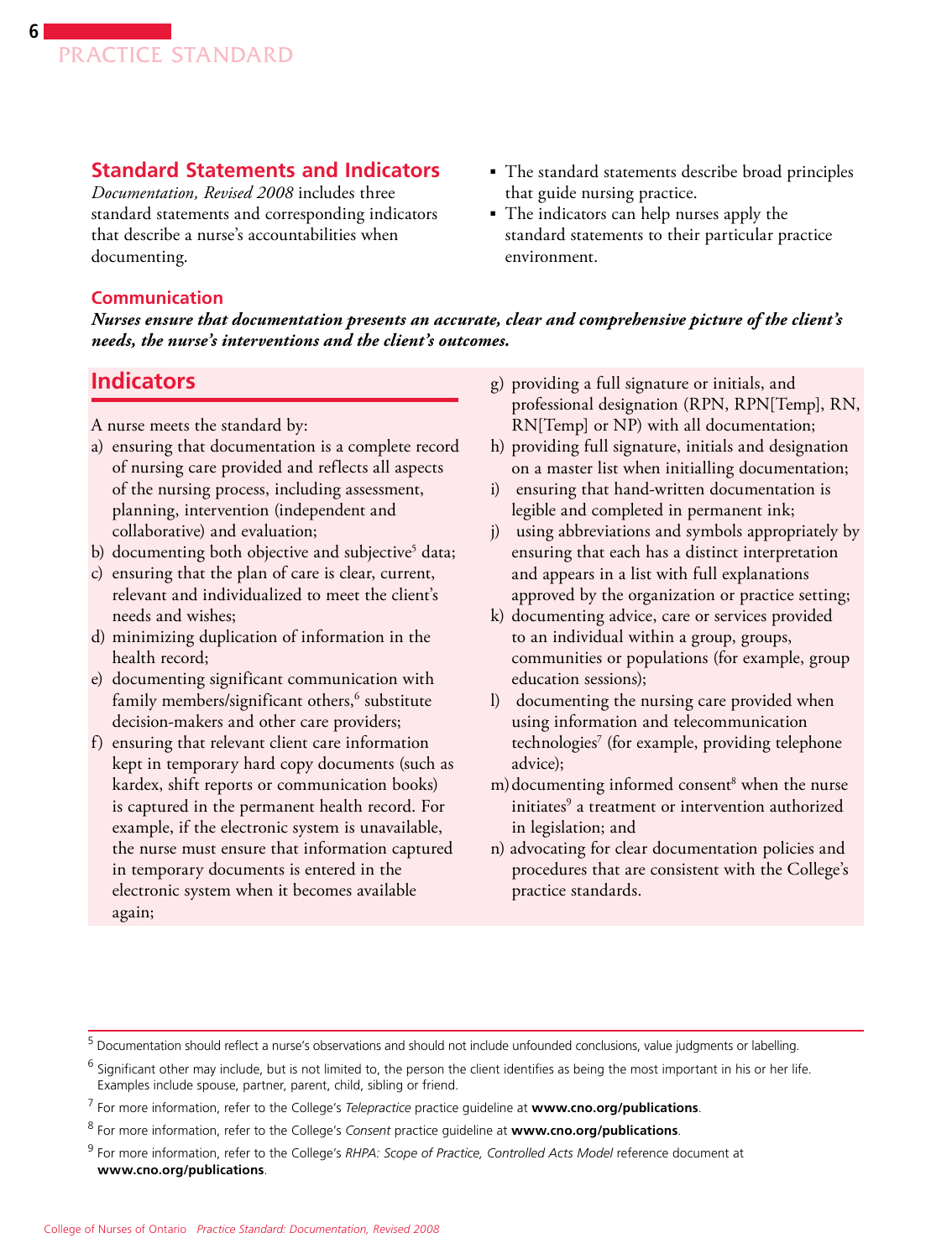#### <span id="page-6-0"></span>**Accountability**

 *Nurses are accountable for ensuring their documentation of client care is accurate, timely and complete.* 

## **Indicators**

A nurse meets the standard by:

- a) documenting in a timely manner and completing documentation during, or as soon as possible after, the care or event;
- b) documenting the date and time that care was provided and when it was recorded;
- c) documenting in chronological order;
- d) indicating when an entry is late as defined by organizational policies;
- e) documenting at the next available entry space, and not leaving empty lines for another person to add documentation (when using paper documentation forms). If there are empty lines, the nurse should draw a line from the end of the entry to the signature. When using an electronic system, the nurse should refrain from leaving a space in a free-flow text box;
- f) correcting errors while ensuring that the original information remains visible/retrievable;
- g) never deleting, altering or modifying anyone else's documentation;
- h) enabling a client to add his or her information to the health record when there is a disagreement regarding care;<sup>10</sup>
- i) documenting when information for a specific time frame has been lost or cannot be recalled;
- j) indicating clearly when an entry is replacing lost information;
- k) ensuring that documentation is completed by the individual who performed the action or observed the event, except when there is a designated recorder, who must sign and indicate the circumstances (for example, a code situation, or instances when an electronic system has technical difficulties and someone else enters the information when the system becomes available again);
- l) clearly identifying the individual performing the assessment and/or intervention when documenting; and
- m)advocating at the nurse's facility for clear documentation policies and procedures that are consistent with the College's standards.

<sup>10</sup> For more information, refer to the College's *Confidentiality and Privacy—Personal Health Information* practice guideline at **[www.cno.org/publications](http://www.cno.org/publications)**.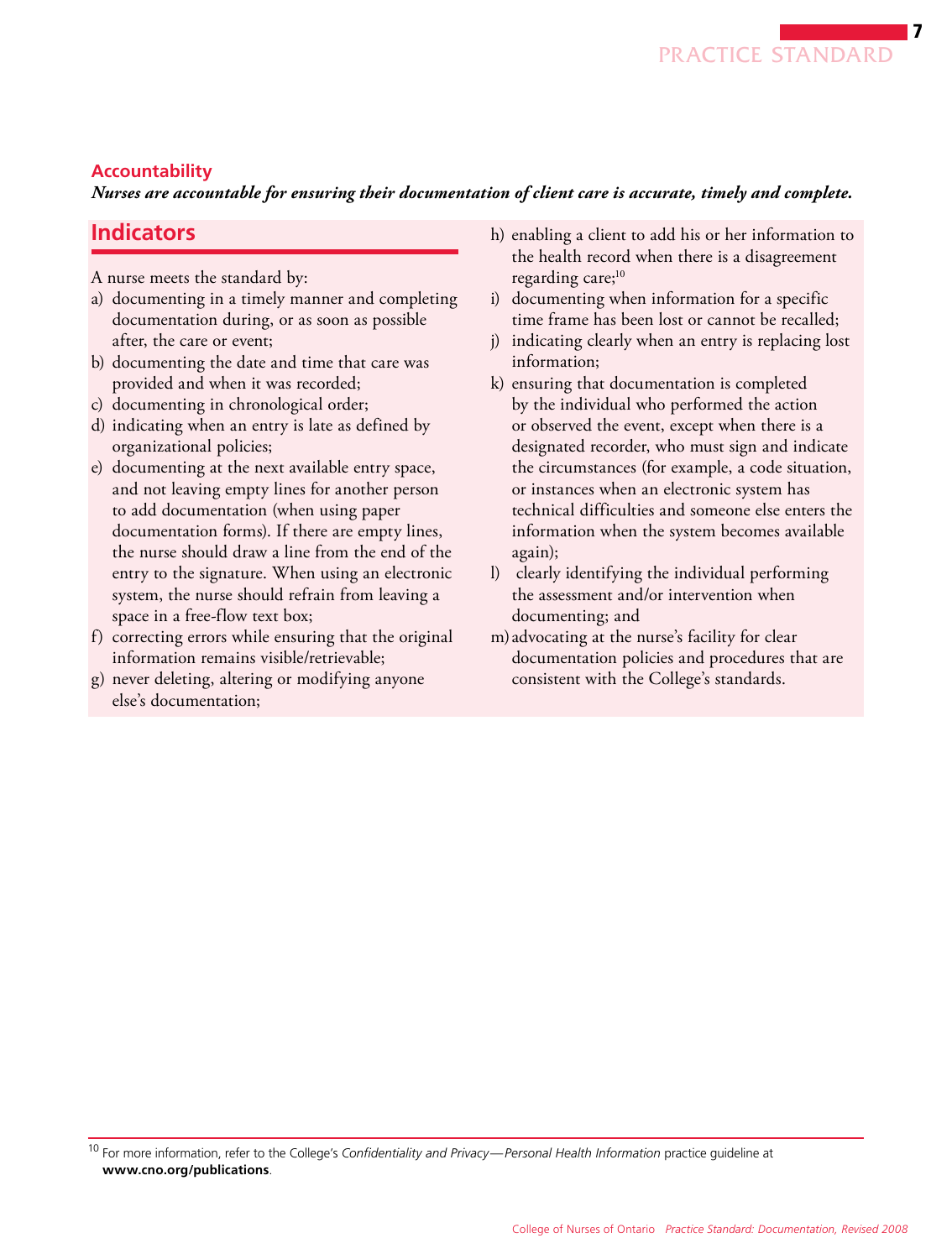#### **Security**

<span id="page-7-0"></span>**8**

*Nurses safeguard client health information by maintaining confidentiality and acting in accordance with information retention and destruction policies and procedures that are consistent with the standard(s) and legislation.* 

## **Indicators**

A nurse meets the standard by:

- a) ensuring that relevant client care information is captured in a permanent record;
- b) maintaining confidentiality of client health information, $11$  including passwords or information required to access the client health record;
- c) understanding and adhering to policies, standards and legislation related to confidentiality;
- d) accessing only information for which the nurse has a professional need to provide care;
- e) maintaining the confidentiality of other clients by using initials or codes when referring to another client in a client's health record (for example, using initials when quoting a client's roommate);
- f) facilitating the rights of the client or substitute decision-maker to access, inspect and obtain a copy of the health record, unless there is a compelling reason not to do so (for example, if disclosure could result in a risk of serious harm to the treatment or recovery of an individual);<sup>12</sup>
- g) obtaining informed consent from the client or substitute decision-maker to use and disclose information to others outside the circle of care;<sup>13</sup>
- h) using a secure method such as a secure line for fax or e-mail to transmit client health information (for example, making sure the fax machine is not available to the public);
- i) retaining health records for the period the organization's policy and legislation stipulates when required by the nurse's role (for example, in independent practice);
- j) ensuring the secure and confidential destruction of temporary documents that are no longer in use; and
- k) advocating for clear documentation policies and procedures that are consistent with the College's standards.

<sup>&</sup>lt;sup>11</sup> For more information, refer to the Ontario Information and Privacy Commissioner's website at [www.ipc.on.ca.](http://www.ipc.on.ca)

<sup>&</sup>lt;sup>12</sup> For more information, refer to the Ontario Information and Privacy Commissioner's website at [www.ipc.on.ca.](http://www.ipc.on.ca)

<sup>13</sup> For more information, refer to the College's *Confidentiality and Privacy—Personal Health Information* practice guideline at **[www.cno.org/publications](http://www.cno.org/publications)**.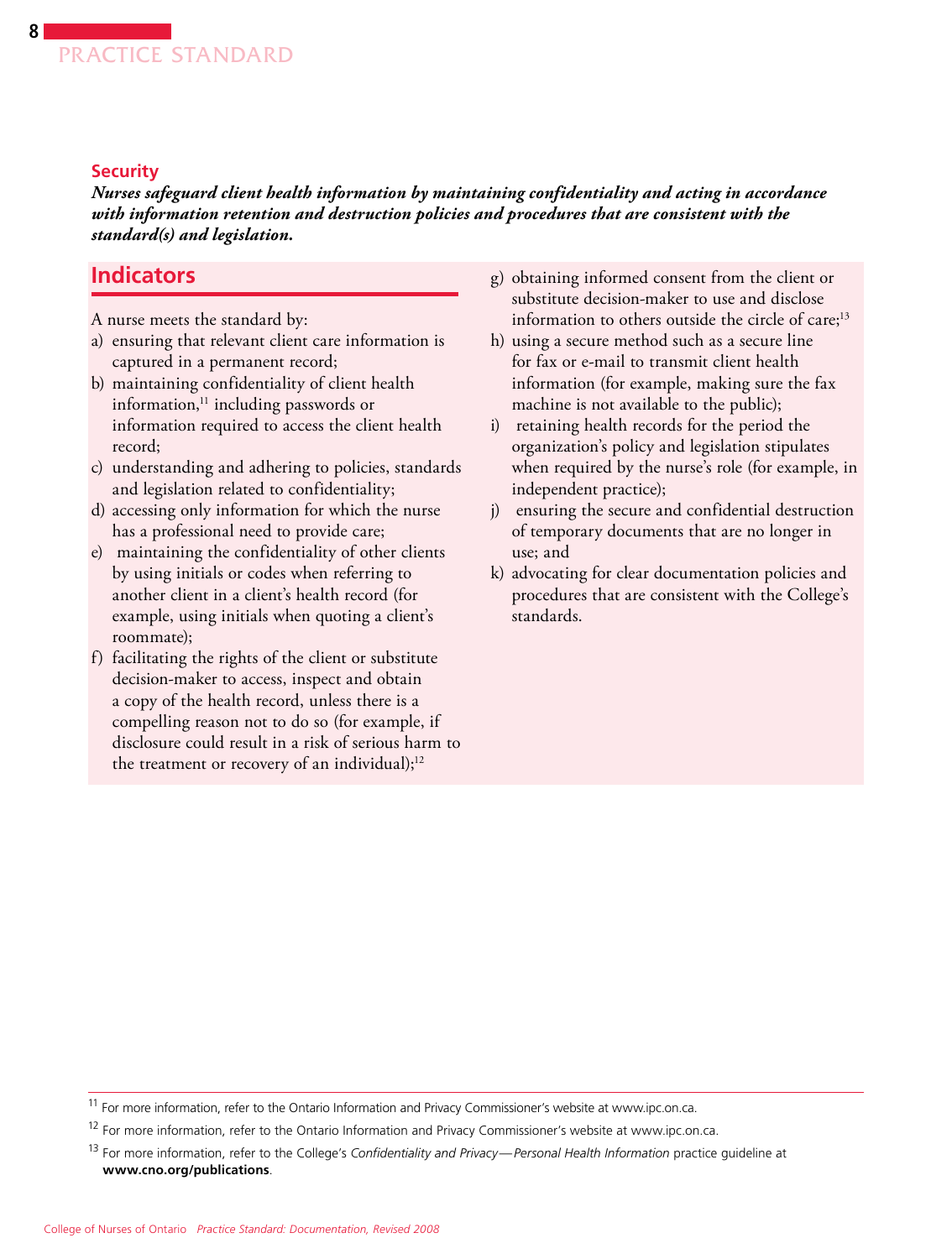#### <span id="page-8-0"></span>**Appendix A: Supporting Documentation Practices**

 All nurses — including employers who are nurses, researchers and educators — must demonstrate the knowledge, skill, judgment and attitude required of regulated health professionals. They must also reflect on their role in improving their practice settings, and advocate for quality nursing care practices.

Strategies that nurses in all roles can use to support documentation practices that meet the College's *Documentation, Revised 2008* practice standard include:

- facilitating nursing staff involvement in choosing, implementing and evaluating the documentation system as well as the policies and procedures and risk management systems related to documentation;
- providing access to appropriate, reliable and available documentation equipment, and to IT support;
- providing access to documentation equipment that meets ergonomic standards;
- ensuring policies are available and reflect the documentation standards to guide practice (for example, having explicit assessment norms and standards of care for charting by exception);
- ensuring that staff orientation includes documentation systems and relevant policies and procedures;
- ensuring that effective mechanisms are in place to help nurses apply the organization's documentation policies;
- supporting nurses' development of information and knowledge management competencies, and designing continual quality improvement activities related to effective documentation;
- developing performance management processes that provide opportunities to improve documentation;
- providing adequate time to document appropriately and review prior documentation;
- identifying and acknowledging nursing excellence in staff documentation;
- having an available and open management structure (for example, "management walkabouts" that focus on documentation issues or trends); and
- providing opportunities to explore or promote team building as it relates to documentation practices.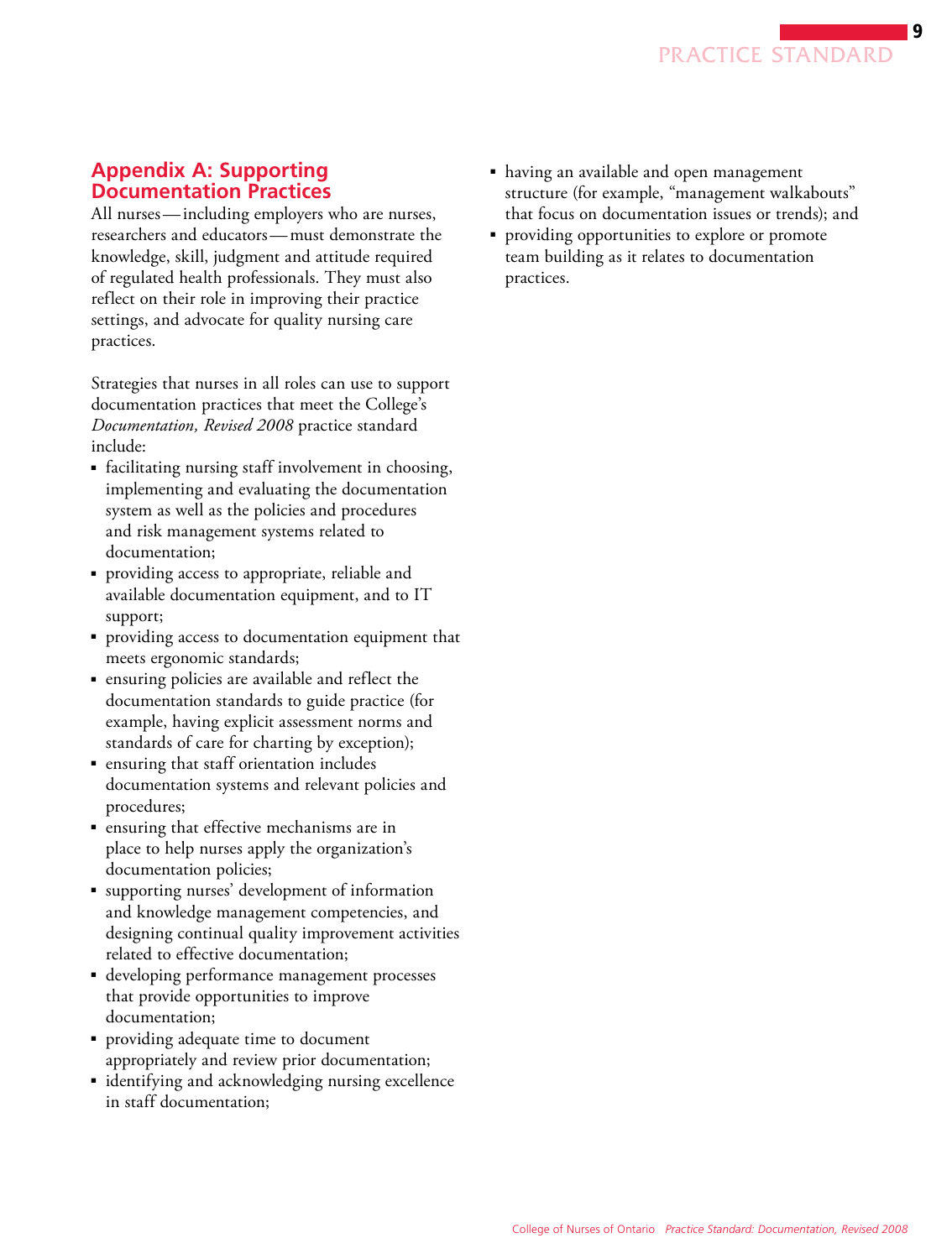### <span id="page-9-0"></span>**Appendix B: Nursing Documentation Legislation References**

The following list contains a sampling of federal and provincial legislation that may affect nursing documentation. The legislation was in force at the time this document was published.

#### **Federal Legislation**

To obtain copies of current federal legislation, contact the Government of Canada Inquiry Centre at 1 800 O Canada (1 800 622-6232) or visit the Department of Justice website at [www.](http://www.laws.justice.gc.ca/en) [laws.justice.gc.ca/en.](http://www.laws.justice.gc.ca/en)

*Access to Information Act* 

*Personal Information Protection and Electronic Documents Act* 

*Privacy Act* 

#### **Provincial Legislation**

To obtain copies of current Ontario legislation, contact Publications Ontario at 1 800 668-9938 or visit the Ontario Statutes and Regulations website at [www.e-laws.gov.on.ca.](http://www.e-laws.gov.on.ca)

*Child, Youth and Family Services Act, 2017* 

*Coroners Act* 

*Freedom of Information and Protection of Privacy Act* 

*Health Care Consent Act* 

*Health Protection and Promotion Act* 

*Mental Health Act* 

*Municipal Freedom of Information and Protection of Privacy Act* 

*Nursing Act, 1991* 

*Occupational Health and Safety Act* 

*Personal Health Information Protection Act* 

*Public Hospitals Act* 

*Quality of Care Information Protection Act*, *2004* 

*Regulated Health Professions Act, 1991*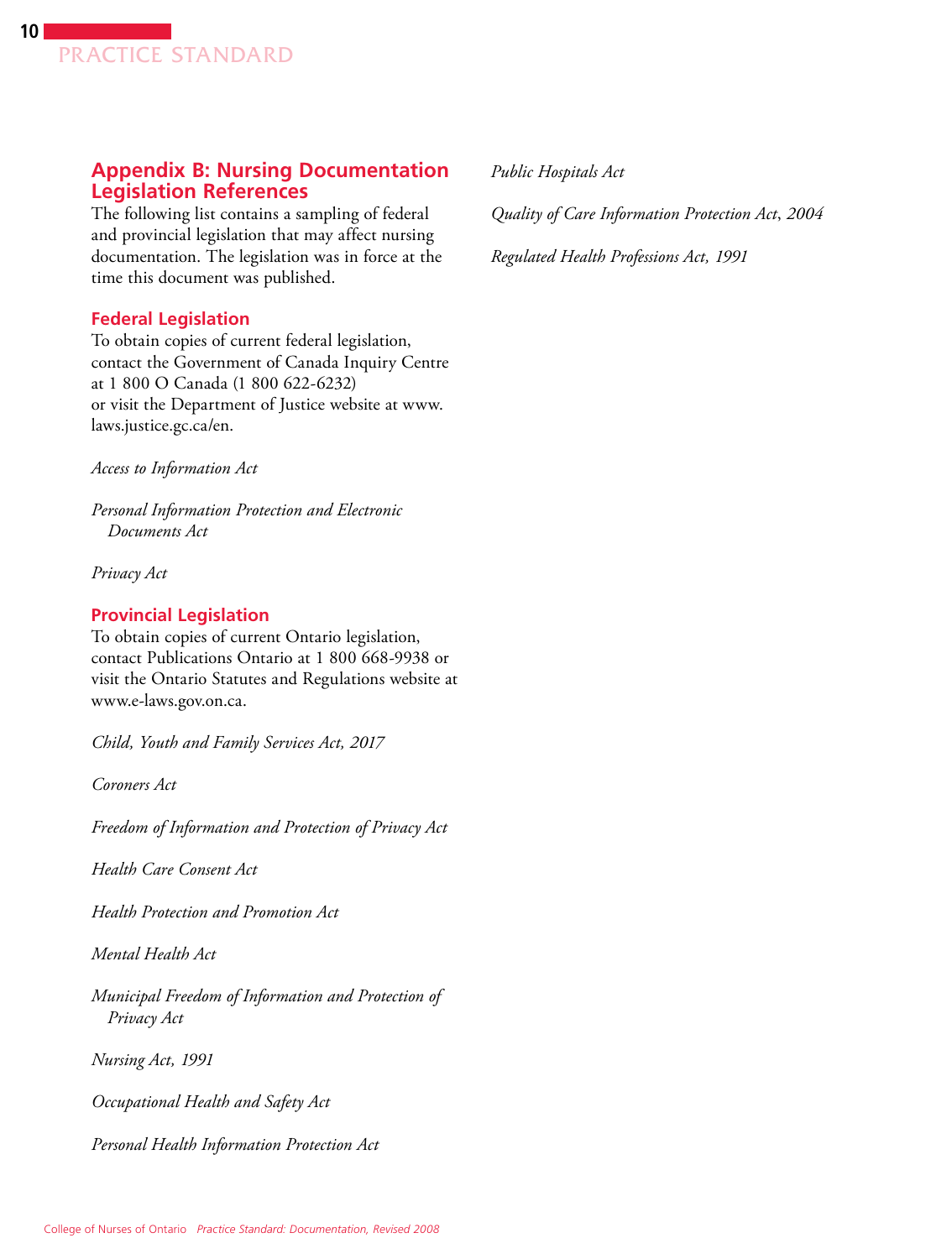

#### <span id="page-10-0"></span>**Appendix C: Electronic Documentation Resources**

Below are some general resources related to electronic documentation.

- Canada Health Infoway *Canada Health Infoway: Establishing Electronic Health Records for Canadians*  www.infoway-inforoute.ca
- Canadian Institute for Health Information *CIHI - Canadian Institute for Health Information*  www.cihi.ca
- E-Health Ontario www.ehealthontario.ca

Health Canada *Electronic Health Record*  www.hc-sc.gc.ca

Registered Nurses Association of Ontario *Nursing and E-health Initiative* www.rnao.org

#### **Suggested Reading List**

- Ammenwerth, E., Mansmann, U., Iller, C., & Eichstadter, R. (2003). Factors affecting and affected by user acceptance of computer-based nursing documentation: Results of a two-year study. *Journal of the American Medical Informatics Association*, *10*(1), 69-84.
- Cheevakasemsook, A., Chapman, Y., Francis, K., & Davies, C. (2006). The study of nursing documentation complexities. *International Journal of Nursing Practice*, *12*(6), 366-374.

Hebert, M. (2000). A national education strategy to develop nursing informatics competencies. *Canadian Journal of Nursing Leadership*, *13*(2), 11-14.

Kossman, S.P., & Scheidenhelm, S.L. (2008). Nurses' perceptions of the impact of electronic health records on work and patient outcomes. *CIN: Computers, Informatics, Nursing*, *26*(2), 69-77.

- Langowski, C. (2005). The times they are a changing: Effects of online nursing documentation systems. *Quality Management in Health Care*, *14*(2), 121-125.
- Lee, T. (2006). Nurses' perceptions of their documentation experiences in a computerized nursing care planning system. *Journal of Clinical Nursing*, *15*(11), 1376-1382.
- Nagle, L.M., & Catford, P. (2008). Toward a model of successful electronic health record adoption. *Electronic Healthcare*, *7*(1), 84-91.
- Oroviogoicoechea, C., Elliott, B., & Watson, R. (2008). Review: Evaluating information systems in nursing. *Journal of Clinical Nursing*, *17*(5), 567 575.
- Saletnik, L.A., Niedlinger, M.K., & Wilson, M. (2008). Nursing resource considerations for implementing an electronic documentation system. *AORN Journal*, *87*(3), 585-596.